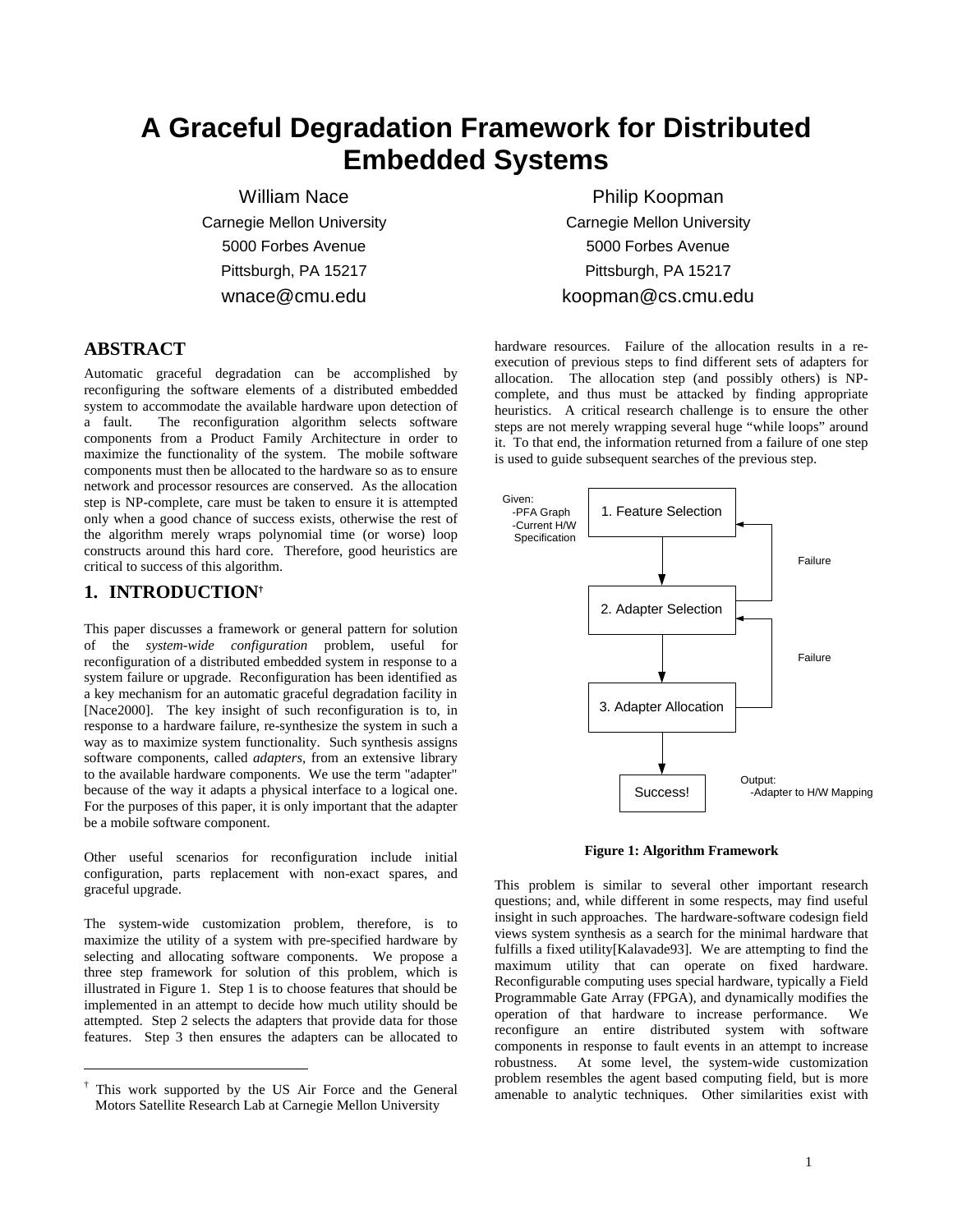economic and operations research fields that may provide fertile grounds for applicable solution ideas.

## **2. MOTIVATION**

Much of the reasoning behind why users and system designers would find graceful degradation at all useful has been expounded in [Nace2000]. We believe a solution to the *system-wide customization* problem to be useful as the core behind a solution to the graceful degradation challenge. In short, upon component failure a *reconfiguration manager* would be executed to customize the system for the remaining components.

Systems built with such a mechanism could then fulfill some of the very difficult reliability requirements of embedded systems. In addition, they would gain significant logistical benefits, such as freedom from legacy spares and the ability to repair systems with non-exact spares.

We believe this is feasible in the distributed embedded system domain for several reasons: distributed compute capability, smart sensors, and optimization functionality. The distributed nature of these systems implies that when a component fails, much of the rest of the system is still operational and, save for network failures, can still communicate. They can still get work done, because they are typically microcontroller-based sensors (*i.e.* smart sensors) that have their own general compute resources. As microelectromechanical system (MEMS) sensors become more prevalent, this trend will accelerate, as such sensors have huge amounts of silicon, used merely for structural reasons, upon which increased compute power can be constructed. Finally, reconfiguration is possible in the distributed embedded domain because such systems increasingly have a large portion of their functionality devoted to various optimizations. Fundamental automotive drive train control has not changed drastically, for instance. But large numbers of electronic components have been added to the vehicle for performance enhancements, environmental controls and the increased user satisfaction provided by various infotainment devices. Such optimizations can be shed in the case of failure in order to provide the computing resources necessary to fulfill the base mission of the system.

#### **3. PRIOR WORK**

A number of research efforts have studied the Adapter Allocation step as it applies to the allocation of computing tasks to parallel and multiprocessor systems, notably in [Stone77, Shen85, Bokhari81, Bokhari88, Chu87, Indurkhya86, Efe82, Houstis90]. [Woodside93], for instance, developed heuristic extensions to the MULTIFIT bin-packing algorithm to create a static task allocator for embedded systems. [Beck95] used a similar allocation step as part of the specification of a distributed system. [Prakash92] showed the usefulness of linear programming techniques to the same problem – simultaneous specification and allocation – though the application of such techniques to problems with a large number of adapters appears to be computationally challenging. [Kwok99] benchmarks and generates comparison metrics on 15 different task graph scheduling algorithms. Such algorithms are very similar to the allocation issues of interest, though the desirable metric is usually a minimal critical path schedule. We

intend to exploit, to the maximum extent possible, the excellent ideas and techniques described in this research body.

Much less research has covered the other steps of this algorithm. The closest research is [Beck2000] and [Reagin99], who constructed robotic workcell applications using the customization opportunities of a component-based software architecture, with impressive results. Their optimization mechanism, unfortunately, was limited to the experience and guidance of the human design engineer. Analytical Hierarchical Process (AHP) is a decision sciences mechanism to choose functional system alternatives, as illustrated in [Braglia99]. AHP relies upon an extensive number of pair wise comparisons, structured hierarchically, to make a single decision. As such, it is similar in goals to the Step 1 algorithm, but would require designer input to guide each of these multitude of pair wise comparisons, and is therefore difficult to automate. For this reason, we shall develop our own mechanisms for Steps 1 and 2, which are described below.

#### **4. SOLUTION FORMULATION**

The well known data flow graph (DFG) can be used to specify the various configuration alternatives of the system. Each vertex in such a graph represents a source (sensor), sink (actuator) or transformation (adapter) of data. Edges represent the flow of communication through the system. Both vertexes and edges can be labeled by the system engineer to specify resource requirements (CPU cycles, RAM, I/O channels, network bandwidth, etc). Figure 2 shows a simple DFG for sensor fusion, low-pass filtering and Fast Fourier Transform for a hypothetical (and tiny) system.



**Figure 2: An Example DFG**

This common representation of embedded systems must be augmented to represent the multitude of system alternatives available in the entire product family. We presume the existence of a fine-grained Product Family Architecture (PFA) which provides a structured view of all possible configurations of the system [Jiao2000]. Such PFAs are common in large distributed embedded systems.

The PFA insight allows us to construct an augmented DFG known as a PFA graph. The PFA graph is a supergraph of each configuration's DFG. In order to merge the individual DFGs, choice elements are placed between adapters to signify that any of the input adapters may send that type of data to any or all of the output adapters. Such choice elements deliberately follow the semantics of a message type on a broadcast bus, such as a Control Area Network, as is typically found in distributed embedded systems. The use of a choice element (the Part Number message) is illustrated in Figure 3 for a trivial process control system. Note that in the absence of one of the sensors (barcode reader or machine vision sub-system), the other sensor can provide the part number to the rest of the system.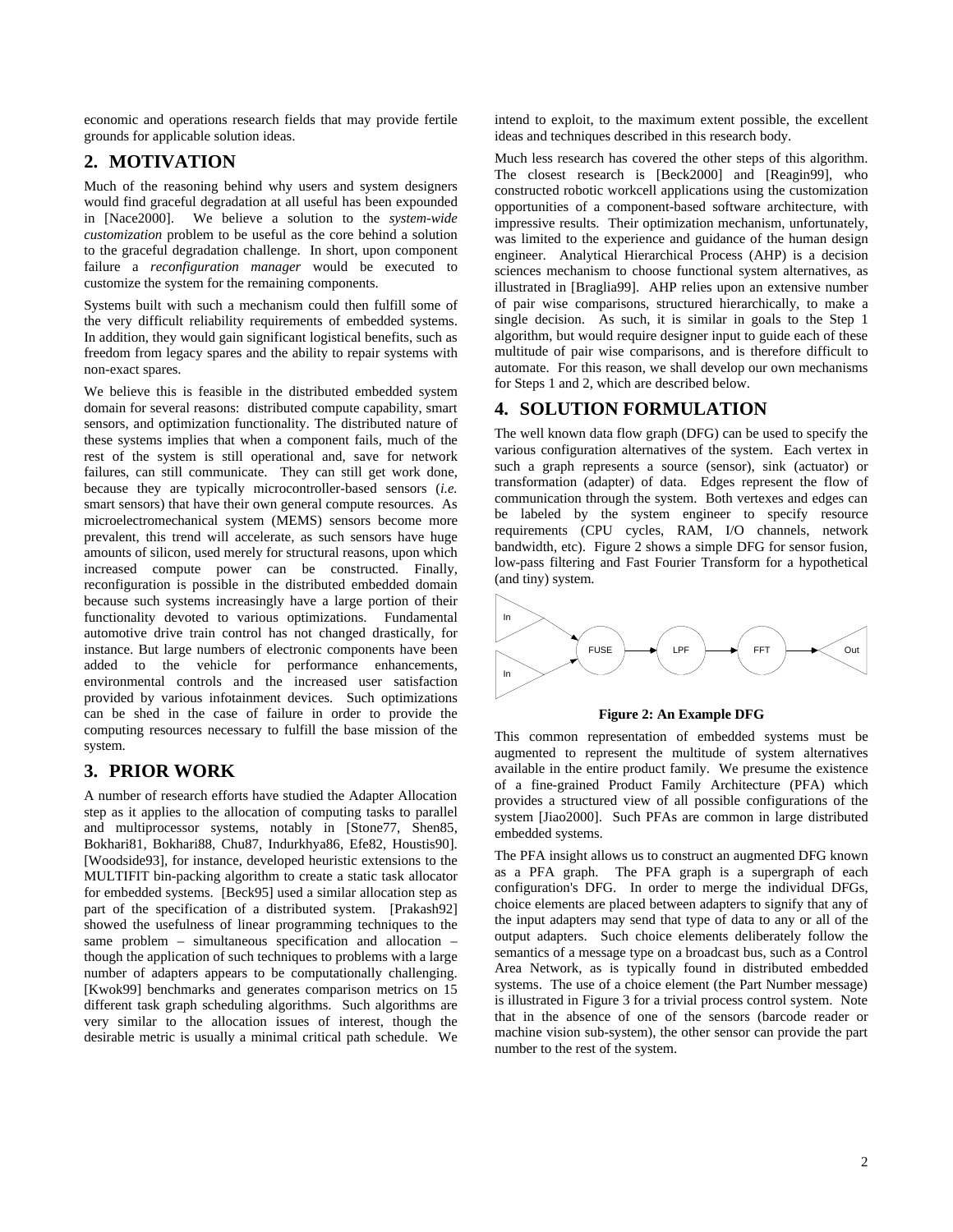

**Figure 3: A Choice Element in an Augmented DFG**

This augmented DFG is an expressive, uncomplicated mechanism to specify the configuration options for a system. It is sufficiently useful and yet computationally manageable enough for this research.

An important insight comes from looking at the PFA graph as a supergraph of all possible well-formed system configurations (where *well-formed* indicates the subset of all system configurations wherein data flows properly from sensor to actuators without lack of adapters nor with extraneous adapters). One important part of the solution, then, is to decide upon the subgraph that should be placed in the system. It then becomes easy to see that pruning and combinatorial algorithms will be useful techniques to solve this problem.

## **5. SOLUTION ARCHITECTURE**

The problem is illustrated, at a fairly high level, in Figure 1. Inputs to the problem are the PFA graph (recall, this is the augmented DFG) which specifies all the system alternatives. A description of the available hardware is also necessary. The goal is to generate a valid configuration of adapters to the processing elements (PE) and message traffic to network elements (NE).

Three major searches make up the reconfiguration algorithm: The first is to select a set of *features*, which are defined and described in the next section. In the next step, a set of adapters must be chosen that implement those features in a well-formed configuration. Finally the adapters must be allocated to the hardware and constraints checked to produce a valid configuration.

The last step, adapter allocation, has been researched in somewhat different circumstances [Beck95, Woodside93, Efe82]. Allocation is an NP-complete problem, easily mapped to the wellknown bin packing problems. The real challenge of solving the system customization problem is to find creative means to keep the first two steps from merely being huge loop constructs around the third, NP-complete step.

#### **5.1 Step 1: Feature Selection**

Features are simply a means for the designer to express desires about the functionality of the overall system. They are used to guide the overall optimization of the algorithm, as a maximal set of features is chosen for the final system configuration. It is possible to express the desirability of features in many ways. As mentioned above, the AHP process (and to a certain extent the Quality Function Deployment process which superceded it) are in some ways a language for expressing customer and designer goals for a system. Both are rather heavyweight and not easily

automated, however, so would make for an awkward feature model for this research.

Much of the feature selection sub-algorithm will depend upon the feature representation model. A general feature model that scales well is not the point of this research; instead, a class-based feature model that is sufficiently expressive to cover most complex distributed embedded system will be used. In the class-based feature model, some interior vertexes (adapters) in the PFA graph are labeled as *features* by the system designers. Features are also given a utility value – possibly infinite for critical functions. It is this utility that will be optimized by the algorithm. Groups of features with similar characteristics present alternatives for different system configurations. Such a group is termed a *class* (not to be confused with an object oriented "class" that an implementation might have). All features with the same class represent redundant adapters. Only one (or perhaps a prespecified N) of a particular class is useful on a system. The overall utility of a configuration is the sum of the utility of all the features of a configuration, where only the largest utility of a particular class would count. Features can be zero sized (in terms of resources required), if a designer wanted to insert a vertex to show the desirability of obtaining data from a particular source, for instance. In addition, classes (not features) can be labeled as critical, thus imposing a constraint whereby any valid configuration must include one of the features from the critical class.

This feature model is expressive enough to allow representation of a wide variety of systems. There are, however, some useful systems that cannot be expressed and others where the expression is possible, but clumsy. For instance, suppose a particular adapter is a "superset" adapter that actually does two things. Should it have two classes? What if it could do X or Y, not both simultaneously (i.e. it handles mode changes well)? For systems where such issues are important, the system engineer should be able to replace our feature model with minimal overall effect on the workings of the algorithm. However, we find our model general enough for the large majority of embedded systems.

The feature selection algorithm attempts to optimize the overall system utility by choosing appropriate features from the different classes. An obvious first start would be to choose the largest utility features from each class, which results in the upper bound on overall system utility. Further increments will be based upon combinatoric algorithms. The expected number of features of a system is small enough, especially when compared to the number of vertices in the PFA graph, that a sorted class combination algorithm may work well. Further refinements of the algorithm will take into account feedback from failed trials to avoid the nasty looping problem discussed in the intro and section 5.4. The collection of features chosen for implementation is the *feature set*, which is passed to the second step of the algorithm.

#### **5.2 Step 2: Adapter Selection**

The selection of adapters to implement those features chosen in step 1 is the difficult heart of the entire problem. Lots of graph manipulation will be necessary to come up with the different sets of adapters for allocation.

First the PFA graph should be pruned of all vertices that don't contribute to calculating the feature set. The graph will be traversed backwards from each feature, carefully marking vertices in a cycle-aware manner. A depth-first algorithm will be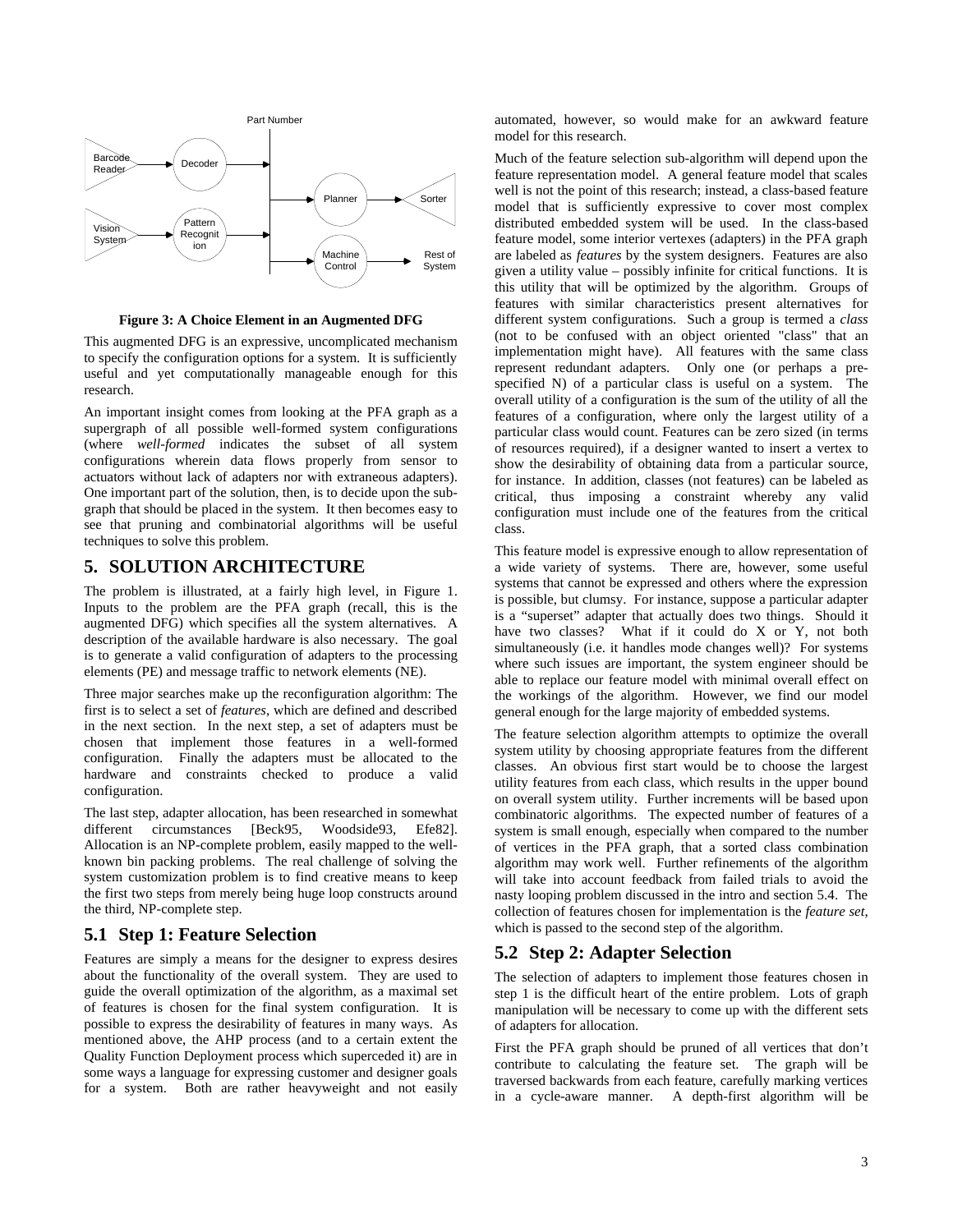employed because such markings may need to be undone – either because the path ends in a sensor that is not operational, or the path would include a feature which is not an element of the feature set. A similar forward traversal will also be necessary, marking all the vertices from features to actuators. Most features will probably be quite close, if not incident to actuators, so this forward traversal should be quite easy. In the case where a feature actually lies within a cycle, the backward traversal will stop after a single trip around the cycle, as it comes upon the previously marked feature. Note that this pruning will include all paths from operational sensor to operational actuator that pass through features included in the feature set *and no others.* In no case will additional features be included, as that violates the separation of responsibilities of the different steps. Perhaps feedback to the Feature Selection phase might be useful however, pointing out that the two features share a dependency.

The pruned PFA graph still has plenty of redundancy, representing the subset of configuration space that implements the feature set. The redundancy exists in the variety of sensor to actuator paths that flow through features in the feature set. The reconfiguration manager must apply an orderly process to explore this space and choose candidate *adapter sets*, a collection of adapters that fulfill a single configuration. To perform the orderly search, an *adapter alternate graph* will be constructed by collapsing the pruned PFA graph. The vertices in this new graph represent choice points and correspond to the data elements in the PFA graph. An edge is included in the graph for each path between the data elements, regardless of the number of adapters it originally passed through. Selection of a candidate adapter set is then merely a search for paths through the adapter alternate graph that pass through the features sets. Hopefully the state of the search will be easier to manage with this compressed graph.

The resulting adapter set will be passed to the adapter allocation step to see if it can be fit into the hardware resources available. This adapter set represents a single DFG (no choice elements, so no flow alternates) which can then be tested for allocation on the available hardware in the third step.

#### **5.3 Step 3: Adapter Allocation**

The purpose of allocation is to determine if a configuration is allocatable and find the specific mapping of adapters to hardware and messages to networks. The allocation problem is not uncommon, and has been studied in codesign and parallel processing contexts. Most such research thrusts approach the problem as a bin-packing problem. Bin packing is NP-complete, but decent heuristic methods exist, based on non-guided search and list processing.

A thorough examination of the allocation problem in a very similar context [Beck95] used list-processing techniques to allocate tasks and specify processing element (PE) sizes. The main decisions associated with an efficient list-processing heuristic are the manner in which item size is determined and the way the bin (PEs in this case) is chosen for packing each item. The experiments in [Beck95] showed that sizing tasks is best done based on a equally weighted calculation of resource (PE cycles, RAM, I/O channels, etc) and network bandwidth usage. The determination of PE target at each allocation step should be based on more global knowledge – such as the nearness of neighboring adapters in the DFG. By making allocation decisions in such a

way that the adapter is allocated to the processing element that would minimize the bandwidth requirement (i.e. pack adapters that talk to each other on the same processing element so they do not need to use the network), overall packing quality is improved.

# **5.4 Feedback From Failure**

If not handled carefully, Steps 1 and 2 merely wrap polynomial time (or worse) "while loops" around the NP-complete problem (approximated using the heuristic means described above) of Step 3. The intriguing part of this research attempts to find a creative manner to utilize feedback from the failure of one iteration to guide search choices. When adapter allocation fails, the amount and type of resources lacking will be returned to the adapter selection phase. The subsequent adapter selection search will be very different for a huge failure versus a small failure. In fact, for small failures in adapter resources (versus network resources), a targeted search for alternate adapters might be fruitful. Network resource failures are harder to compensate for, as any alternate adapter choice involves at least two different edge replacements in the PFA graph.

Similarly, failures at the adapter selection step could provide information about the size of the closest match and the breadth of adapter sets that fulfilled each of the features in the feature set. This information would then assist the feature selection to determine which feature classes should be targeted for alternates. Gains from this second level are a bit less intuitive, but probably would pay bigger dividends, as they have the potential to make bigger search moves within the configuration space.

Selection and use of feedback information is still very preliminary. Our implementation has not yet progressed to the point where such decisions are necessary, though our framework has anticipated the communication and structuring of failure information from step to step.

## **6. CONCLUSIONS AND FUTURE WORK**

This paper described *system-wide customization,* an interesting problem in the distributed embedded research field. This problem requires the functional optimization of a distributed system consisting of fixed hardware resources. Applications of the problem include automating graceful degradation, initial factory customization, graceful upgrade and parts replacement with nonexact spares.

In order to solve the system-wide customization problem, we have devised a solution framework consisting of three steps with feedback from a step's failure guiding further iterations of previous steps. The three steps included a search for the maximum utility feature set, a flow graph directed search for adapters fulfilling the feature set, and an allocation test to map each adapter to hardware resources.

Several possibilities exist for useful extensions of this work. Iterative and failover friendly reconfiguration managers would be very useful. Additional constraint checking should also be integrated with the algorithm.

An iterative reconfiguration manager would be useful to try to move toward a dynamic reconfiguration on embedded systems. Basically, the reconfiguration manager makes small moves in a planned manner so that the functionality of the total system increases (perhaps not monotonically), but the moves are small enough that they can possibly happen while the system is operational. This is actually one step on a possible spectrum of